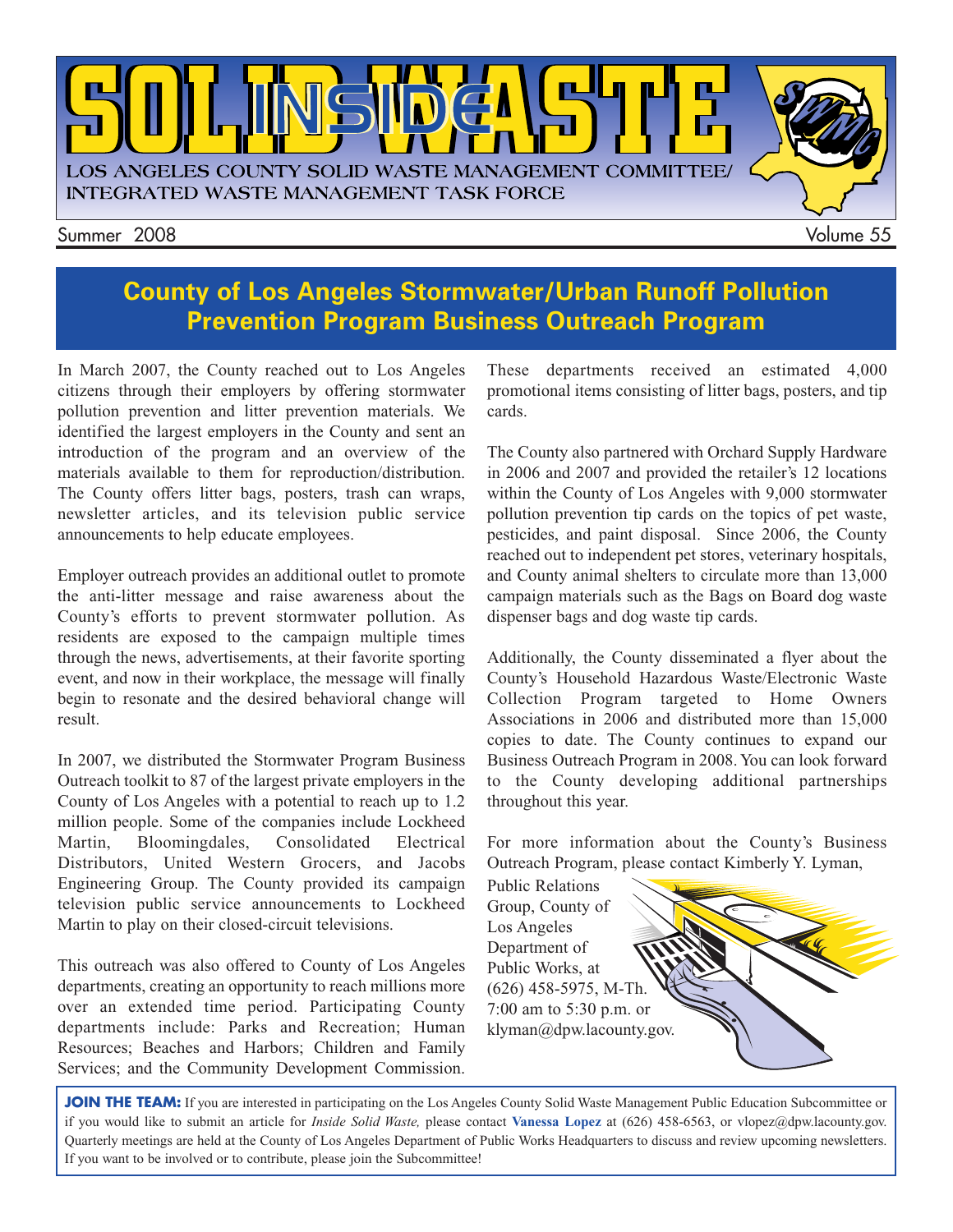#### **THE CITY OF RANCHO PALOS VERDES HOLDS ITS MOST SUCCESSFUL HOUSEHOLD HAZARDOUS WASTE ROUNDUP**

The City of Rancho Palos Verdes held its annual HHW/Ewaste roundup on Saturday, May 10, 2008. The roundup, which was sponsored by the County, was the City's most successful event since it started over a decade ago. It served approximately 1,800 households. The success is largely due to the various public education and outreach that was conducted in the past months. Residents were notified through billing inserts, website and listserv, County fliers, a banner, notifying neighboring cities, and an ad in the Daily Breeze Earth Day supplemental issue.

Additionally, the public is now becoming more aware that old computer monitors and televisions can no longer go in the trash. With the large volume of new computers purchased, the demand to dispose of old computer monitors and CPUs is on the rise. This adds to the roundups popularity.

Due to the large turnout, the lines were a little longer than usual. However, area residents still appreciate having this convenience and free opportunity to dispose of their waste. We look forward to another successful event next year to serve our area residents.

Here's a summary of items collected:

| <b>ITEM</b>        | <b>QUANTITY/WEIGHT</b>                |
|--------------------|---------------------------------------|
| Motor Oil          | 300 Gallons                           |
| Antifreeze         | 100 Gallons                           |
| Paint              | 6,600 Gallons                         |
| Dry Cell Batteries | 3,200 Pounds                          |
| Oil Filters        | 200 Pounds                            |
| Car Batteries      | 186 Batteries                         |
| <b>CRTs</b>        | 611 CRT Units (33,605 pounds)         |
| Misc. HHW          | 3,200 Gallons (105 containers in      |
|                    | $5,15, 30,$ and $55$ gallon drums and |
|                    | cubic yard boxes)                     |
| Misc. E-Waste      | 28,750 Pounds                         |

For more information, contact Lauren Ramezani, City of Rancho Palos Verdes, at (310) 544-5245 or visit <www.palosverdes.com/rpv>and click on public works for upcoming collection events in your area.

#### **Conversion Technology Update**

For over a decade, the County of Los Angeles has been a supporter of conversion technologies for their ability to convert post-recycled residual solid waste into useful products, green fuels, and renewable energy. Together with the County, the Task Force's Alternative Technology Advisory Subcommittee (ATAS) is developing these technologies in Southern California through a phased approach. Phase I consisted of preliminary evaluation of several technologies and potential host sites. Phase II focuses on closely evaluating short-listed technologies and sites for development of a demonstration facility in Southern California. Four technology suppliers and four MRF/TS have been selected to move forward in Phase II. Phase III will facilitate permitting, procurement of funding, and facility design and construction of the demonstration project. Phase IV will focus on soliciting and evaluating sites for potential development of full-scale conversion technology facilities exclusively within L.A. County.

The Request for Offers (RFO) process is currently underway for the County of Los Angeles Conversion Technology Demonstration Project. The RFO was issued in January to the technologies and sites that were vetted through the County's evaluation process.

On April 29, 2008, the County issued a 90-day extension to Phase II RFO participants. This decision, made by the County in coordination with the ATAS, will allow RFO participants ample time to prepare strong and responsive offers. Offers are now due to the County for review on August 15, 2008.

Since each MRF/TS site involved in the RFO process is located in a different area of Southern California, the County will work with MRF owners/operators to develop a public outreach committee, whose main purpose is to reach out to these communities with site-specific information and educational programs.

The County continues to receive calls and e-mails from jurisdictions throughout the Country inquiring about conversion technology development. This demonstration project is highly regarded worldwide, and many conversion technology suppliers and local jurisdictions are contacting the County regarding future partnership opportunities.

For more information regarding the County's Conversion Technology Demonstration Project, please visit our website at [www.SoCalConversion.org,](www.SoCalConversion.org) where there is an opportunity to sign up for our e-newsletter.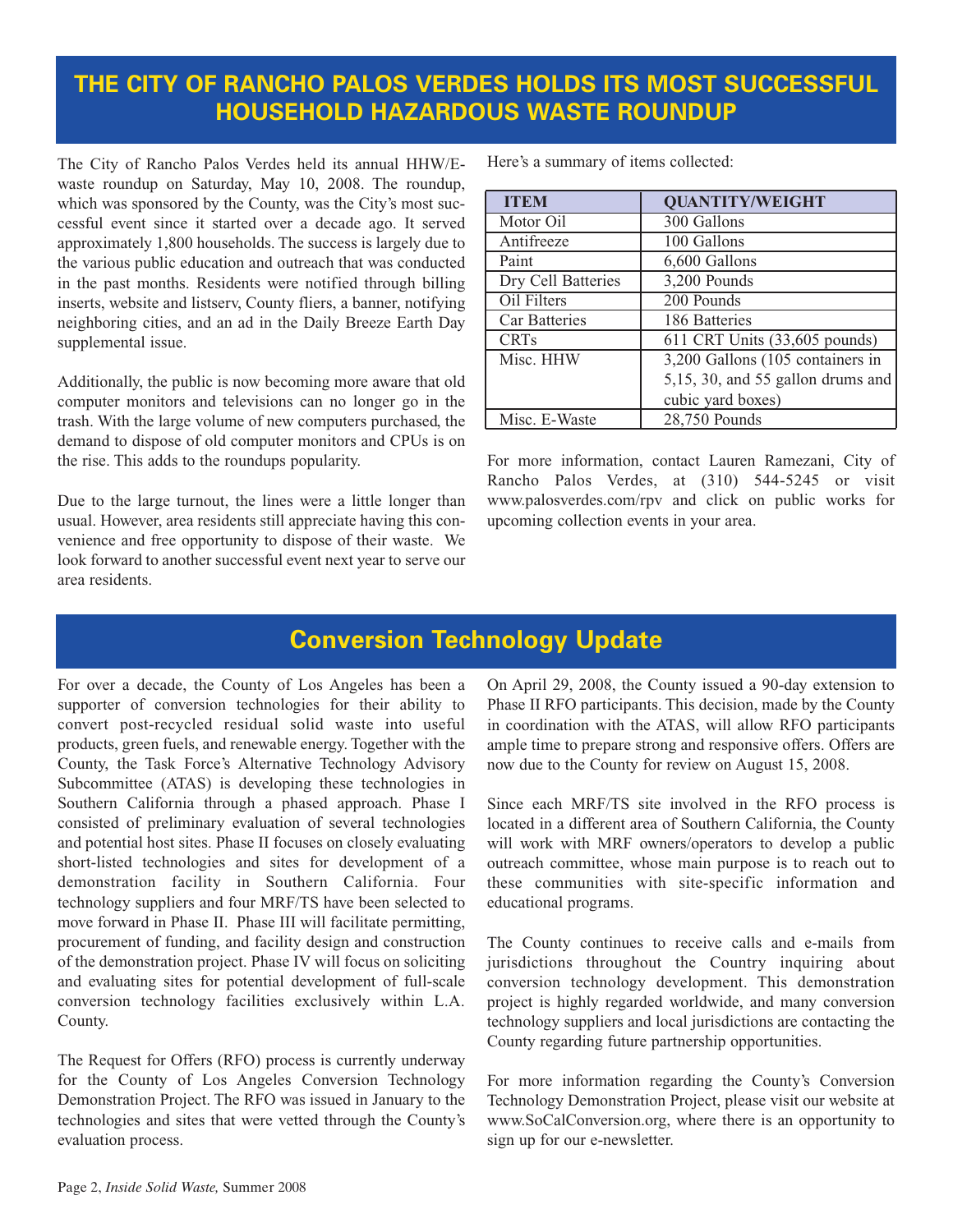### **2008 LEGISLATIVE SUMMARY**

| <b>Bill Number</b> | <b>Status</b>                                                   | <b>Position</b> | <b>Summary</b>                                                                                                                                                                                                                                                                                                                                                                                                                                                                                                                                                                                                                           |
|--------------------|-----------------------------------------------------------------|-----------------|------------------------------------------------------------------------------------------------------------------------------------------------------------------------------------------------------------------------------------------------------------------------------------------------------------------------------------------------------------------------------------------------------------------------------------------------------------------------------------------------------------------------------------------------------------------------------------------------------------------------------------------|
| AB 2866            | Amended $5-23-08$<br>In Assembly<br>Appropriations<br>Committee | Oppose          | Increases the State's solid waste disposal fee from \$1.40 to \$2 per ton of<br>solid waste disposed, beginning July 1, 2009. The additional revenue<br>would be earmarked on a limited time basis towards commercialization<br>of hybrid refuse trucks, projects which do not utilize thermal technolo-<br>gies that divert compostable organics from land disposal, and a State<br>Solid Waste Closure Trust Subaccount (maintained at \$50 million) to<br>pay for any future liability of the State resulting from the failure of a<br>landfill operator to meet its responsibilities for landfill closure and post-<br>closure care. |
| SB 1357            | Amended 5-27-08<br>In Assembly                                  | Support         | Authorizes the California Department of Conservation (DOC) to<br>expend up to \$20 million dollars in beverage container recycling and<br>litter reduction programs and grants between July 1, 2009 and<br>January 1, 2012.                                                                                                                                                                                                                                                                                                                                                                                                              |

For more information on these bills or copies of Task Force letters, please visit our website, www.lacountyiswmtf.org, or contact Coby Skye of the County of Los Angeles Department of Public Works at (626) 458-5163, M-Th, 7:00 AM to 5:30 PM or Mike Mohajer of the Task Force at (909) 592-1147.

## **[City of Calabasas'](http://www.cityofcalabasas.com/) Environmental Excellence Award for Recycling**

The Calabasas Environmental Commission presented the Carl Gibbs Environmental Excellence Award to Ms. Trisha Kane during their regular meeting on April 1, 2008.

Ms. Kane set up a full recycling program at A.E. Wright Middle School where she is a special needs teacher. The recycling effort is school-wide and involves students and staff recycling paper, plastic bottles and aluminum. Additionally, the school collects print cartridges, batteries, e-waste, eye-glasses and cell phones. Money is raised from bottle and can refunds allowing the school to donate to a variety of charities and to help fund the school's science lab.

In 2007, Ms. Kane initiated an "Earth Week" program at A.E. Wright. During that week, students make pledges aimed at reducing their individual carbon footprint. Daily activities focus on teaching students about conservation and sustainability. In her daily contact with students, Ms. Kane emphasizes the daily impact we have on our planet's future and believes that everyone has a part to play in the future health of the planet.



The Carl Gibbs Environmental Excellence Award to Ms. Kane reads: **"In recognition of her commitment to enhance the environment which has been demonstrated by her tireless efforts to promote education of resource conservation and recycling at A.E. Wright Middle School and especially to special need students."**

For more information, please contact Alex Farassati, City of Calabasas, at (818) 878-4225.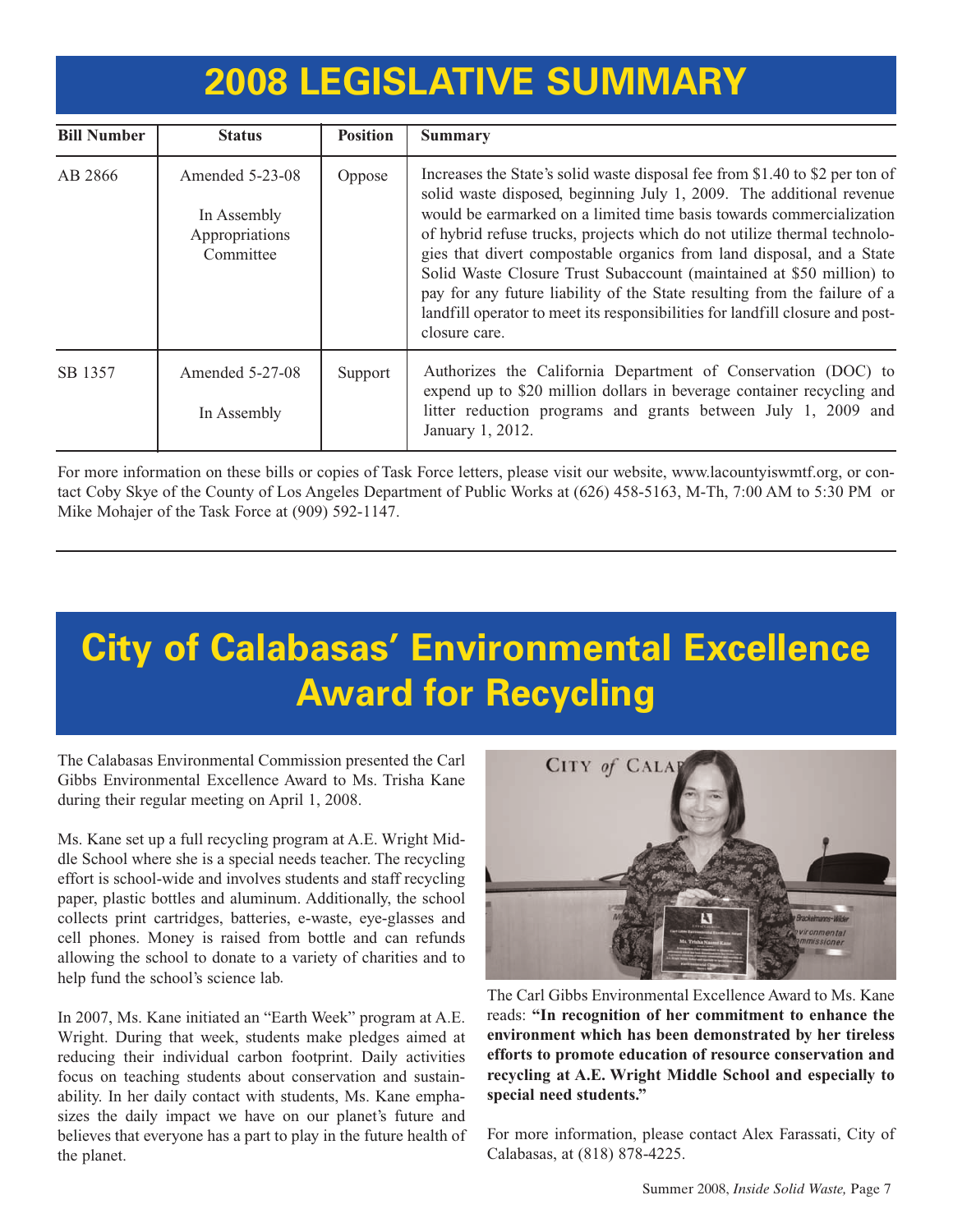Household Hazardous waste can be taken to any of these locations. Electronic waste is also accepted. Call 1-800-98-TOXIC or 1 (888) CLEAN-LA for more information.

**Gaffey Street Collection Center 1400 N. Gaffey St. San Pedro, CA 90021 Open Friday, Saturday, and Sunday 9 a.m. - 3 p.m.**

**Hyperion Treatment Plant 7660 W. Imperial Highway, Gate B Playa Del Rey, CA 90293 Open Saturday and Sunday 9 a.m. - 3 p.m.**

**Washington Boulevard Collection Center 2649 E. Washington Blvd. Los Angeles, CA 90021 Open Friday, Saturday, and Sunday 9 a.m. - 3 p.m.**

**Randall Street S.A.F.E. Center 11025 Randall St. Sun Valley, CA 91352 Open Saturday, Sunday, and Monday 9 a.m. - 3 p.m.**

**UCLA location 550 Charles E. Young Dr. West Los Angeles, CA 90095 [Open Thursday, Friday, and Saturday 8 a.m. - 2 p.m.](http://www.lacity.org/san/solid_resources/special/hhw/safe_centers/index.htm)**

**Los Angeles/Glendale Collection Center 4660 Colorado Blvd. Los Angeles, CA 90039 Open Saturday and Sunday 9 a.m. - 3 p.m.**

**Antelope Valley Environmental Collection Center Antelope Valley Public Landfill 1200 West City Ranch Road Palmdale CA, 93551 [Open 1st and 3rd Saturday each month 9 a.m. - 3 p.m.](http://ladpw.org/epd/avecc/index.cfm)**



# **What's Up?**

**HHW ROUNDUPS** are open from 9 a.m. to 3 p.m. unless otherwise indicated. For more information, call the County of Los Angeles Department of Public Works, at **1 (888) CLEAN-LA (253-2652).** For information about City of Los Angeles events, call **1 (800) 98-TOXIC (988-6942).**

| June 21                | <b>Irwindale</b> - Flood Control Maintenance Yard<br>160 East Longden Ave.                         |
|------------------------|----------------------------------------------------------------------------------------------------|
| July 12                | La Puente - La Puente Park<br>501 N. Glendora Ave.                                                 |
| July 12                | La Habra Heights - Hacienda Park<br>Hacienda Blvd. and Encanada Dr.                                |
| July 19                | <b>Norwalk</b> - Cerritos College<br>Stadium Parking Lot "C - 1"<br>11110 Alondra Blvd.            |
| July 26                | <b>Glendora</b> - Citrus College<br>Stadium Parking Lot<br>Barranca Ave. just north of Alosta Ave. |
| August <sub>2</sub>    | <b>San Dimas</b> - San Dimas High School<br>800 West Coving Blvd.                                  |
| August <sub>9</sub>    | <b>Burbank</b> - Burbank Fire Department<br><b>Training Center</b><br>1845 Ontario St.             |
| August <sub>9</sub>    | <b>Whittier</b> - Rio Hondo College<br>Parking Lot "A"<br>3600 Workman Mill Rd.                    |
| August 16<br>9am - 2pm | <b>Sierra Madre</b> - Mariposa Parking Lot,<br>Mariposa Ave. just west of Baldwin Ave              |
| August 16              | <b>Arcadia</b> - Santa Anita Race Track (Gate 6,<br>Colorado Place) Colorado St. and Baldwin Ave.  |
| August 23              | Rowland Heights - John A. Rowland High<br>School, 2000 South Otterbein Avenue                      |

## **[ANNOUNCEMENT](www.lacountyiswmtf.org)**

**Looking for up-to-date information about the Task Force?**

*Visit www.lacountyiswmtf.org where you can find agendas, meeting minutes, and copies of the Inside Solid Waste newsletter.*

Page 4, *Inside Solid Waste,* Summer 2008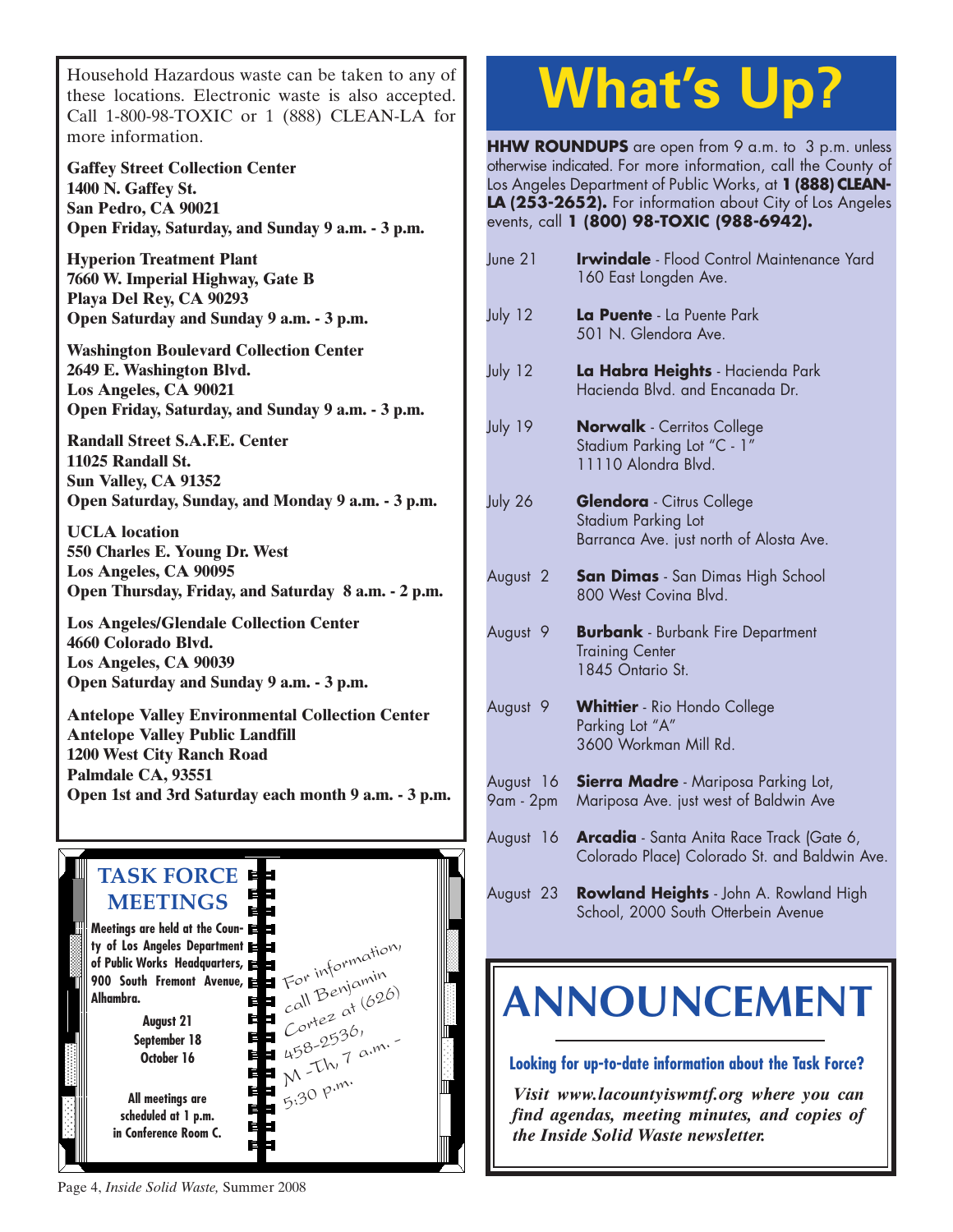### **Comparison of the Use of Green Waste as Alternative Daily Cover (ADC) vs. Composting Greenhouse Gas Emission (GHG) Impacts**

Green waste is a key component of California's solid waste stream and an important target for effective waste diversion. The California Integrated Waste Management Board (CIWMB) reports that about 15 million cubic yards of organics, comprised largely of green waste, are diverted annually in California. The diverted organics are principally used as compost and mulch in agricultural and urban green areas. In California, especially Southern California, an important waste diversion option is the use of green waste as landfill alternative daily cover (ADC). Green waste ADC reduces the need for using soil for daily cover and helps preserve limited landfill volume. However, green waste ADC use is often portrayed as contributing to greenhouse gas (GHG) emissions, and the composting of green waste is often assumed to be an environmentally superior alternative because it reduces GHG emissions. The Los Angeles County Sanitation Districts (LACSD) decided to test these claims in a technical study.

LACSD recently completed a life cycle analysis wherein the GHG emissions were compared for green waste ADC and composting using three different models, including the USEPA WARM Model. These models considered differences in transport, material handling, green waste emissions, capture and management, energy impacts, and carbon sequestration. The ADC analysis addresses the range of conditions at landfills throughout California. The composting analysis considers a turned-windrow at facilities typically situated outside the urban regions in California. This study confirms that green waste composting results in a net reduction of GHG emissions, but it also shows that, using realistic but conservative assumptions, green waste ADC can generate substantially greater reductions. The LACSD model shows ADC GHG reductions three times greater than for composting. This finding is consistent with the USEPA Waste Reduction Model (WARM) projections and a Canadian study based on their EPIC model.

Although green waste ADC provides substantially better GHG emission reductions than composting, LACSD recognizes that composting is an important waste diversion strategy that complements, rather than replaces, ADC as a suitable market for green waste. This study highlights the importance of lifecycle analysis when assessing GHG emissions of different organics management techniques.

For further information on the analysis and conclusions, please contact Dung Kong, Senior Engineer, Solid Waste Management Department, Los Angeles County Sanitation Districts, at (562) 699-7411 Extension 2475 or dkong@lacsd.org.

### **75 PERCENT RECYCLING GOAL BY 2012**

#### continued from page 3

Calabasas can achieve this new goal through increased consumer responsibility. This will require producer responsibility meaning that manufacturers and distributors will have to redesign their products and take more responsibility for what happens after consumers are done with them. This resolution also requires haulers to provide at least equal capacity of containers in all commercial, institutional and multi-family buildings. Calabasas generates 92,000 tons of trash on an annual basis and more than 45 percent of it ends up in landfills. Based on a study conducted by City staff, nearly 80 percent of trash delivered to landfills in Southern California could have been recycled through increasing waste prevention, recycling, and composting that saves costs and conserves precious resources.

Upon a recommendation by the Environmental Commission, the Calabasas City Council directed staff on November 16, 2007, to:

- 1. Prepare a new resolution (which was adopted on January 16, 2008),
- 2. Enter into franchise agreements with haulers that can meet city's expectations,
- 3. Prepare an ordinance to require contractors to recycle construction and demolition debris,
- 4. Prepare an ordinance for commercial and multi-family property owners to upgrade their sub-standard trash enclosures that cannot accommodate a recycling container.

City staff will provide education and technical assistance to the public, businesses, and schools; initiate innovative programs and facilities to maximize waste prevention and recycling; and partner with organizations with compatible goals. For additional information, contact Alex Farassati at (818) 878-4205.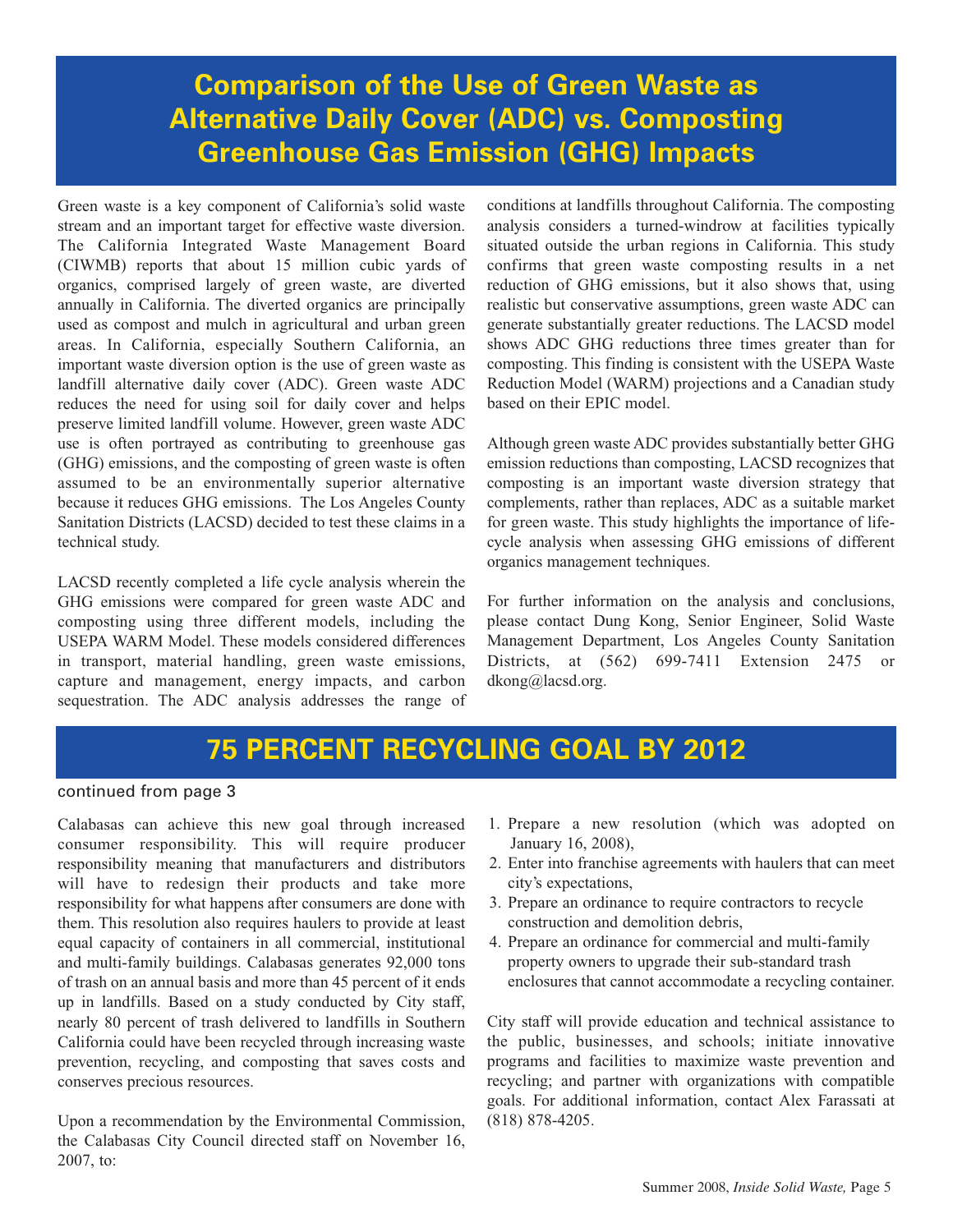## **2008 LEGISLATIVE SUMMARY**

The Task Force continuously monitors and analyzes pending legislative bills that may impact the solid waste management in Los Angeles County. Below is a summary of the status of some of the bills the Task Force has taken a position on through May 2008.

| <b>Bill Number</b> | <b>Status</b>                                                         | <b>Position</b>          | <b>Summary</b>                                                                                                                                                                                                                                                                                                                                                                                                                                                                                             |
|--------------------|-----------------------------------------------------------------------|--------------------------|------------------------------------------------------------------------------------------------------------------------------------------------------------------------------------------------------------------------------------------------------------------------------------------------------------------------------------------------------------------------------------------------------------------------------------------------------------------------------------------------------------|
| AB 501             | Amended 5-06-08<br>In Senate Health<br>Committee                      | Support<br>and<br>Amend  | Requires pharmaceutical manufacturers, at the request of a consumer, to<br>provide a container for the safe storage and transport of sharps to a con-<br>solidation location or other specified locations for the safe disposal of<br>specified injection devices.                                                                                                                                                                                                                                         |
| AB 1075            | Amended 5-14-08<br>In Senate<br>Appropriations<br>Committee           | Support                  | Revises the definition of "transformation" to exclude anaerobic diges-<br>tion, and would define composting operation and composting facility.                                                                                                                                                                                                                                                                                                                                                             |
| AB 1391            | Amended 1-07-08<br>In Senate<br>Environmental<br>Quality<br>Committee | Support                  | Requires a retailer, beginning July 1, 2009, that sells a covered electronic<br>device (CED) to provide a customer — through a sign, written material,<br>or information labeled on the device or included in the packaging —<br>with information describing where and how to return, recycle, and<br>dispose of a covered electronic device, as well as the locations for its<br>collection or return.                                                                                                    |
| AB 1860            | Amended 5-23-08<br>In Senate                                          | Support                  | Requires the manufacturer of a recalled product to properly dispose of<br>the product and not export the product, or permit it to be exported, for<br>disposal in a manner that poses a significant risk to the public health or<br>the environment.                                                                                                                                                                                                                                                       |
| AB 2058            | Amended 5-23-08<br>In Senate                                          | Support<br>if<br>Amended | Requires large supermarkets and retail stores to demonstrate 70%<br>diversion of plastic bags by December 31, 2010. If this goal is not met,<br>retailers must charge a \$0.25 fee for each plastic bag distributed. On or<br>after July 1, 2011, retailers must also charge a \$0.25 fee for each paper<br>bag distributed. Funds collected would be retained by the stores and used<br>for paper and plastic bag litter reduction and recycling activities,<br>respectively.                             |
| AB 2640            | Amended 5-23-08<br>In Senate                                          | Oppose                   | Subjects green waste used as ADC to the State's \$1.40 per ton waste dis-<br>posal fee, effective January 1, 2010, and makes these funds available as<br>grants to composting facilities. Requires a 50% reduction in the amount<br>of organics deposited in landfills (including ADC) by 2020, based on<br>2008 calendar year figures. This is equivalent to increasing the current<br>50% diversion mandate by as much as 20-35%, potentially increasing<br>the mandatory diversion rate to 85% by 2020. |
| AB 2695            | Amended 4-22-08<br>In Senate                                          | Support                  | Provides solid waste local enforcement agencies (LEAs) with the<br>authority to inspect illegal dumping activities, and establishes an illegal<br>dumping grant and loan program by the Waste Board.                                                                                                                                                                                                                                                                                                       |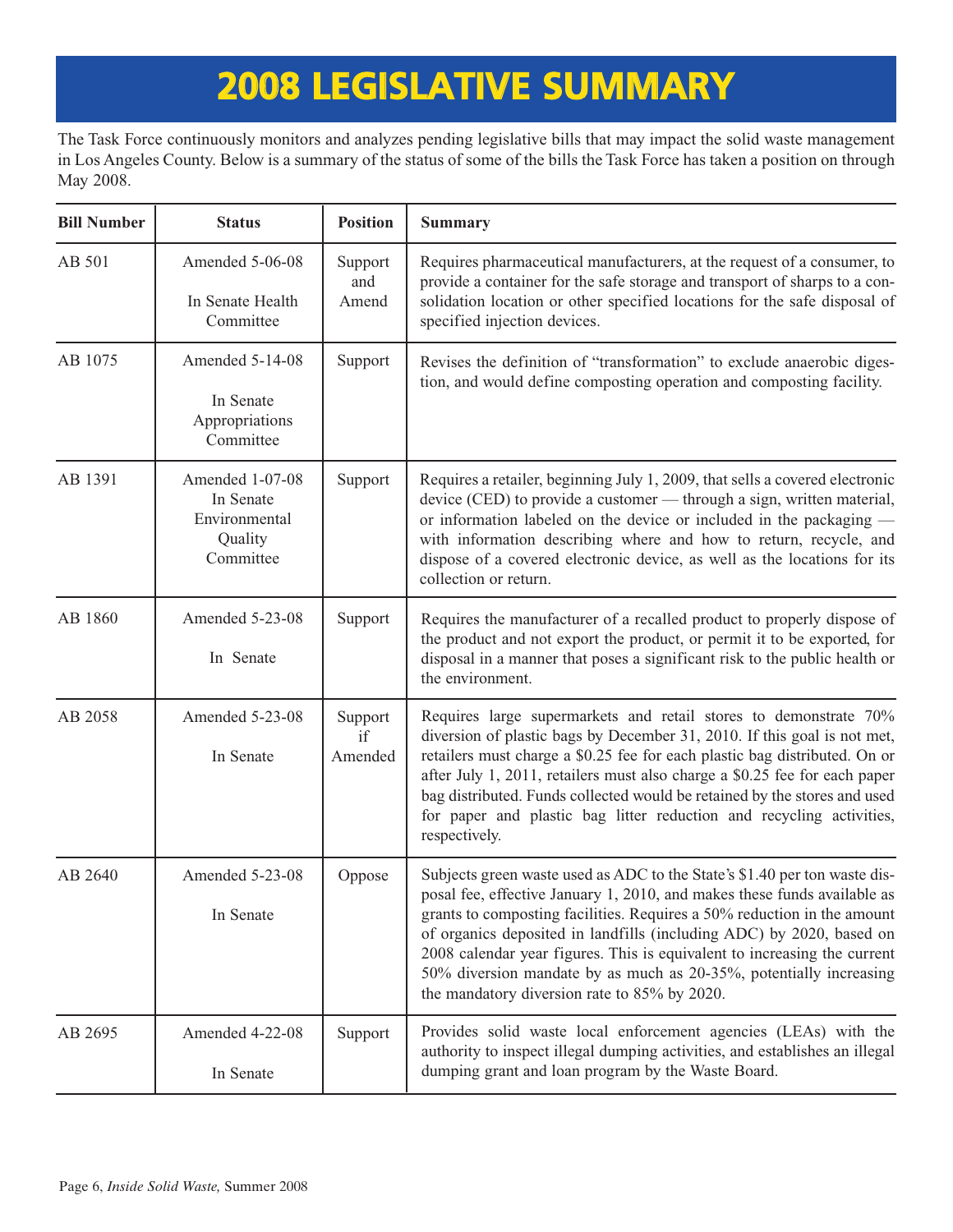### **Waste Management and Keep California Beautiful® Team Up to Help Manhattan Beach Schools "Go Green"**

Manhattan Beach Unified School District (MBUSD) received some help "going green" from Waste Management and Keep California Beautiful. MBUSD is one of 20 community recipients of Waste Management's 2008 Keep America Beautiful Target City Awards program, a national initiative designed to improve communities and promote sustainability. The Target City Award in the amount of \$5,000 was distributed evenly among all seven of the MBUSD's schools to promote and enhance current sustainability programs and efforts. Below is the breakdown of how each school used their funding:

| <b>SCHOOL</b>                 | <b>PROJECT</b>                                                                                       |  |
|-------------------------------|------------------------------------------------------------------------------------------------------|--|
| Mira Costa High School        | Revitalize on-campus recycling program.                                                              |  |
| Manhattan Beach Middle School | Fund an on-campus "Green Day" event.                                                                 |  |
| <b>Grand View Elementary</b>  | Provide additional funding to the school's science specialist to promote<br>environmental awareness. |  |
| Meadows Elementary            | Purchase a composter and biodegradable bags.                                                         |  |
| Pacific Elementary            | Continue to promote their "Go Green-Keep it Clean" campaign & start a<br>Green Ambassador program.   |  |
| Pennekamp Elementary          | Purchase a composter and add recycling containers on playgrounds.                                    |  |
| Robinson Elementary           | Develop a recycling education program.                                                               |  |

"This special Waste Management awards program is a powerful catalyst for education and environmental stewardship," said Matthew M. McKenna, President and CEO of Keep America Beautiful, Inc. "This kind of support is critical to helping keep our country clean and beautiful and to educating people about important quality of life issues."



"Waste Management is committed to being a good partner with the community and our schools. This is a great opportunity to assist the City and help teach sustainability to tomorrow's leaders," said Vickie Wippel, Community Relations Manager for Waste Management.

#### **About Keep America Beautiful, Inc.**

*[Keep America Beautiful, Inc., established in 1953, is the nation's largest volunteer-based](www.kab.org) community action and education organization. This national nonprofit forms public-private partnerships and programs that engage individuals to take greater responsibility for improving communities. For additional information, visit www.kab.org.*

### **75 PERCENT RECYCLING GOAL BY 2012**

On January 16, 2008, Calabasas City Council adopted Resolution No. 2008-1111 setting a new recycling goal of 75 percent by 2012, making Calabasas the second California City (after San Francisco) and the first city in Southern California to set such a high goal. Imagine a world in which nothing goes to the landfills or incinerators. Calabasas City Council believes it's achievable and is doing everything they can to make it happen in the residential, commercial, institutional, and government sectors.

Today, City of Calabasas recovers more than 55 percent of the materials it discards, bringing the city closer to its goal of 75 percent landfill diversion by 2012. The new council directive means that through collective effort of all residents and businesses, the city shall divert 5 percent more trash away from landfills to recycling facilities each year to achieve the 75 percent diversion goal.

continued on page 5